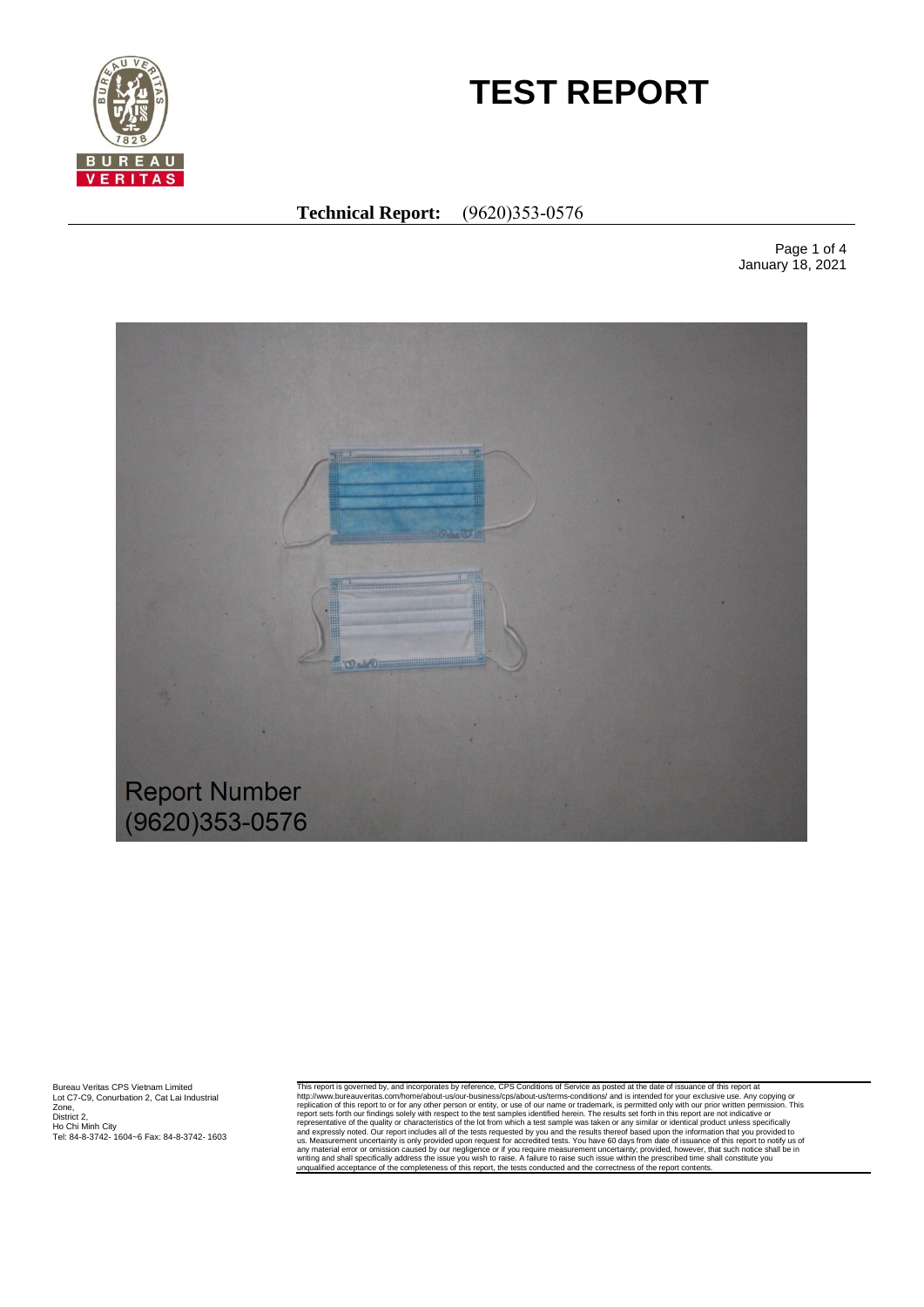

# **TEST REPORT**

**IMPULSE FASHION VIETNAM GARMENT EXPORTING LIMITED COMPANY 1482 TINH LO 8 STREET, TAN THANH DONG VILLAGE, CU CHI DISTRICT, HCM CITY**

**ATTN : ANA**

**LAB NO.:** (9620)353-0576 **FORM NO.:** / **MODIFIED DATE IN:**<br>DATE OUT: **BUYER:** / **NO. OF WORKING DAYS:** 18 **PAGE 2 OF 4**

Dec 18, 2020<br>Dec 26, 2020 **DATE OUT:** Jan 18, 2021

**OVERALL RATING PASS**

| Vendor:                       |                                                                                                                                               | Agent:                         |                   |
|-------------------------------|-----------------------------------------------------------------------------------------------------------------------------------------------|--------------------------------|-------------------|
| <b>Fabric Supplier/Mill:</b>  |                                                                                                                                               | <b>Factory/Manufacturer:</b>   |                   |
| <b>P.O. No.:</b>              |                                                                                                                                               | Style No.:                     | PULSE + MASK -004 |
| <b>Sample Description:</b>    | NON-WOVEN MEDICAL MASK 4 PLY (5S)<br>$1ST PLY$ : PP 30GSM<br>2 <sup>ND</sup> PLY: SMS 25GSM<br>3RD PLY: MELT BLOWN 25GSM<br>4TH PLY: PP 30GSM |                                |                   |
| Color:                        | <b>BLUE</b>                                                                                                                                   | <b>Country of Destination:</b> | US, EU            |
| <b>Claimed Fabric Weight:</b> | 1ST & 3RD PLY: 25 GSM<br>2ND & 4TH PLY: 30GSM                                                                                                 | <b>Claimed Fabric Count:</b>   |                   |

| <b>Product Category</b>    | MASK COVER                                                 |
|----------------------------|------------------------------------------------------------|
| <b>Test Requested</b>      | INDIVIDUAL TESTS PER VENDOR'S REQUEST FOR FURTHER DETAILS, |
|                            | PLEASE REFER TO THE FOLLOWING PAGE(S).                     |
| <b>Previous Report No.</b> |                                                            |

| <b>Submitted Fiber</b>      | 1 <sup>ST</sup> , 2 <sup>ND</sup> , 4 <sup>TH</sup> PLY: NON WOVEN, PP |
|-----------------------------|------------------------------------------------------------------------|
| <b>Content</b>              | 3RD PLY: NON-WOVEN, MELT BLOWN                                         |
| <b>Actual Fiber Content</b> |                                                                        |
| <b>Suggested Fiber</b>      |                                                                        |
| Content                     |                                                                        |
| <b>Submitted Care</b>       | NO WASHING                                                             |
| Instruction(s)              |                                                                        |
| <b>Client Expected Care</b> |                                                                        |
| <b>Instruction</b>          |                                                                        |
| <b>Suggested Care</b>       |                                                                        |
| Instruction(s)              |                                                                        |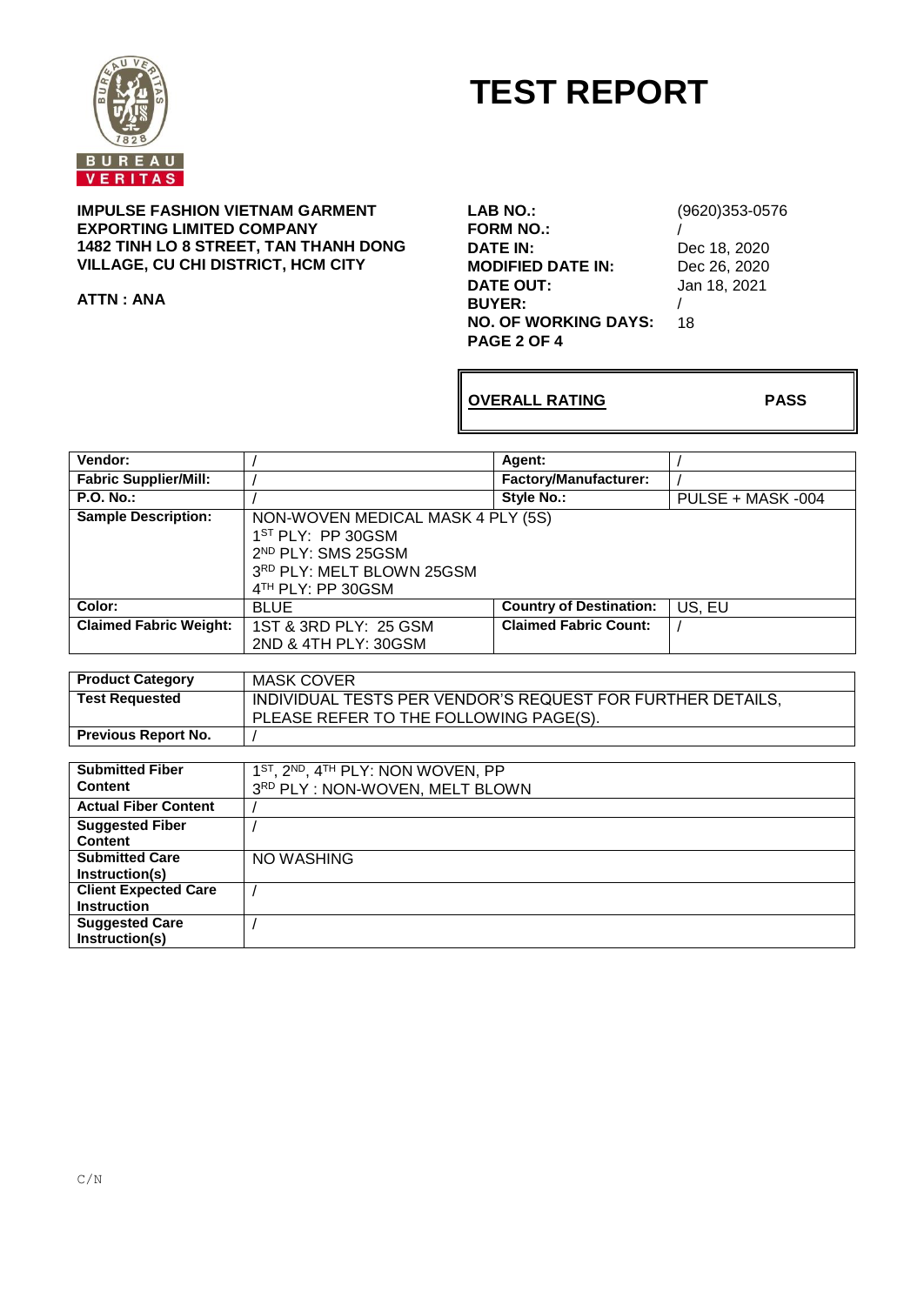

| <b>TEST PROPERTY</b>                                         | <b>COMMENTS</b>     |
|--------------------------------------------------------------|---------------------|
| DIFFERENTIAL PRESSURE                                        | <b>PASS</b>         |
|                                                              | (LEVEL 3)           |
| FLAMMABILITY OF CLOTHING TEXTILES                            | <b>PASS</b>         |
| <b>BARRIER TEST - PARTICLE FILTRATION EFFICIENCY (PFE %)</b> | <b>PASS</b>         |
|                                                              | (LEVEL 3)           |
| BACTERIAL FILTRATION EFFICIENCY (BFE) TEST (a)               | <b>PASS</b>         |
|                                                              | (LEVEL 3)           |
| SPLASH RESISTANCE (a)                                        | <b>PASS</b>         |
|                                                              | (LEVEL 3, Type IIR) |

#### **BVCPS Contact information for this report:**

#### **Technical questions:**

Primary Contact: Maggie Vu, Tel: (84-28) 3742 1604~6; Email[: Maggie.vu@bureauveritas.com](mailto:Maggie.vu@bureauveritas.com)

Back-up Contact: Mandy Truong, Tel: (84-28) 3742 1604~6; Email[: Mandy.truong@bureauveritas.com](mailto:Mandy.truong@bureauveritas.com)

#### **Concerns About Billing and General Inquiries:**

Primary Contact: Claura Phu, Tel: (84-28) 3742 1604~6; Email: [Claura.phu@bureauveritas.com](mailto:Claura.phu@bureauveritas.com) Back-up Contact: Jane Nguyen, Tel: (84-28) 3742 1604~6; Email[: Jane.nguyen@bureauveritas.com](mailto:Jane.nguyen@bureauveritas.com)

#### **Hotline for Korean vendors:**

Contact: Thomas Yeum, Tel: (84-28) 3742 1604~6, Ext 542, Email: [Thomas.yeum@bureauveritas.com](mailto:Thomas.yeum@bureauveritas.com)

#### **BUREAU VERITAS CPS VIETNAM LTD.**

**MANDY TRUONG LAB MANAGER - SOFTLINES**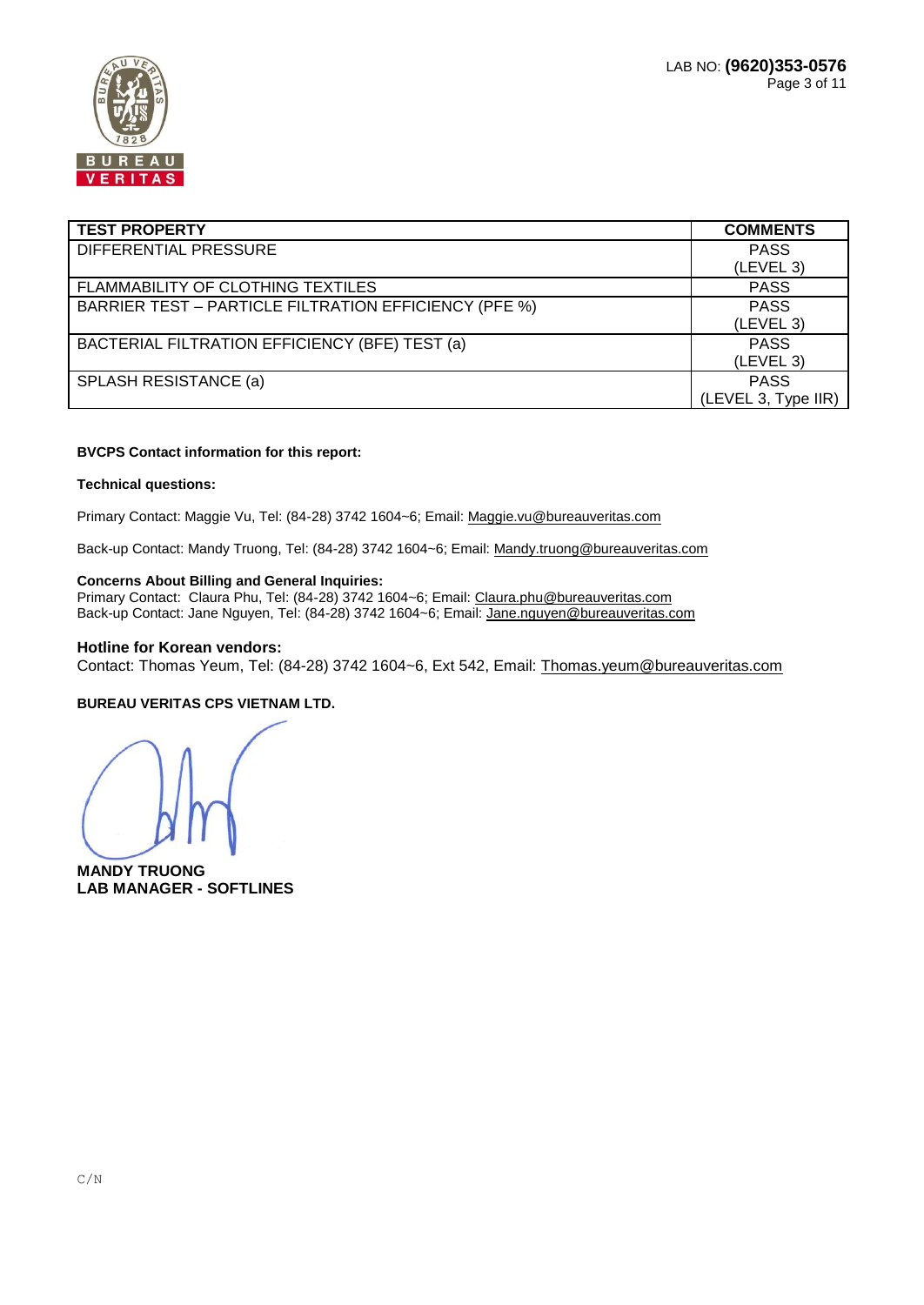

**TEST PROPERTY REQUIREMENTS** 

# **DIFFERENTIAL PRESSURE** (BS EN 14683: 2019 ANNEX C, FLOW RATE 8 L PER

MIN)

| (Pa/cm <sup>2</sup> )                 |                        |                                                        |                                                 | Type IIR: $< 60$ Pa/cm <sup>2</sup> |
|---------------------------------------|------------------------|--------------------------------------------------------|-------------------------------------------------|-------------------------------------|
| 1.                                    |                        | 63                                                     |                                                 |                                     |
| 2.                                    |                        | 59.7                                                   |                                                 |                                     |
| 3.                                    |                        | 54.8                                                   |                                                 |                                     |
| 4.                                    |                        | 59.0                                                   |                                                 |                                     |
| 5.                                    |                        | 58.6                                                   |                                                 |                                     |
| Avg.                                  |                        | 59.0                                                   |                                                 |                                     |
|                                       |                        | <b>FLAMMABILITY OF CLOTHING TEXTILES (16 CFR 1610)</b> |                                                 |                                     |
| <b>SHELL</b><br><b>FABRIC SURFACE</b> |                        | PLAIN FIBER SURFACE                                    |                                                 |                                     |
| DIRECTION TO BE FACE LENGTHWISE       |                        |                                                        |                                                 |                                     |
| <b>TESTED</b>                         |                        |                                                        |                                                 |                                     |
| <b>AS RECEIVED</b>                    |                        | TIME OF FLAME                                          | <b>BURNING CODE</b>                             |                                     |
|                                       |                        | <b>SPREAD</b>                                          |                                                 |                                     |
|                                       | 1                      |                                                        | <b>IBE</b>                                      |                                     |
|                                       | $\overline{2}$         |                                                        | <b>IBE</b>                                      |                                     |
|                                       | 3                      |                                                        | <b>IBE</b>                                      |                                     |
|                                       | 4                      |                                                        | <b>IBE</b>                                      |                                     |
|                                       | 5                      |                                                        | <b>IBE</b>                                      |                                     |
|                                       | <b>AVG</b>             |                                                        |                                                 |                                     |
| <b>CLASSIFICATION</b>                 |                        | THE TESTING CONDUCTED AS RECEIVED ONLY.                |                                                 | CLASS <sub>1</sub>                  |
|                                       |                        | GARMENTS "DAMAGED" BY REFURBISHING                     |                                                 |                                     |
|                                       |                        |                                                        | PASS CLASS 1, NORMAL FLAMMABILITY OF COMMERCIAL |                                     |
|                                       |                        |                                                        | STANDARD 16 CFR 1610, FORMERLY 191-53 OF UNITED |                                     |
|                                       |                        | STATES FLAMMABILITY FABRIC ACT.                        |                                                 |                                     |
|                                       |                        |                                                        |                                                 |                                     |
| <b>LINING</b>                         |                        |                                                        |                                                 |                                     |
| FABRIC SURFACE PLAIN FIBER SURFACE    |                        |                                                        |                                                 |                                     |
| DIRECTION TO BE                       | <b>FACE LENGTHWISE</b> |                                                        |                                                 |                                     |
| <b>TESTED</b>                         |                        |                                                        |                                                 |                                     |
| <b>AS RECEIVED</b>                    |                        | TIME OF FLAME                                          | <b>BURNING CODE</b>                             |                                     |
|                                       |                        | <b>SPREAD</b>                                          |                                                 |                                     |
|                                       | 1                      |                                                        | <b>IBE</b>                                      |                                     |
|                                       | $\overline{2}$         |                                                        | <b>IBE</b>                                      |                                     |
|                                       | 3                      | $\prime$                                               | <b>IBE</b>                                      |                                     |
|                                       |                        |                                                        |                                                 |                                     |
|                                       | 4                      |                                                        | <b>IBE</b>                                      |                                     |
|                                       | 5                      |                                                        | <b>IBE</b>                                      |                                     |
|                                       | <b>AVG</b>             |                                                        |                                                 |                                     |
| <b>CLASSIFICATION</b>                 |                        | THE TESTING CONDUCTED AS RECEIVED ONLY.                |                                                 | CLASS <sub>1</sub>                  |

GARMENTS "DAMAGED" BY REFURBISHING

PASS CLASS 1, NORMAL FLAMMABILITY OF COMMERCIAL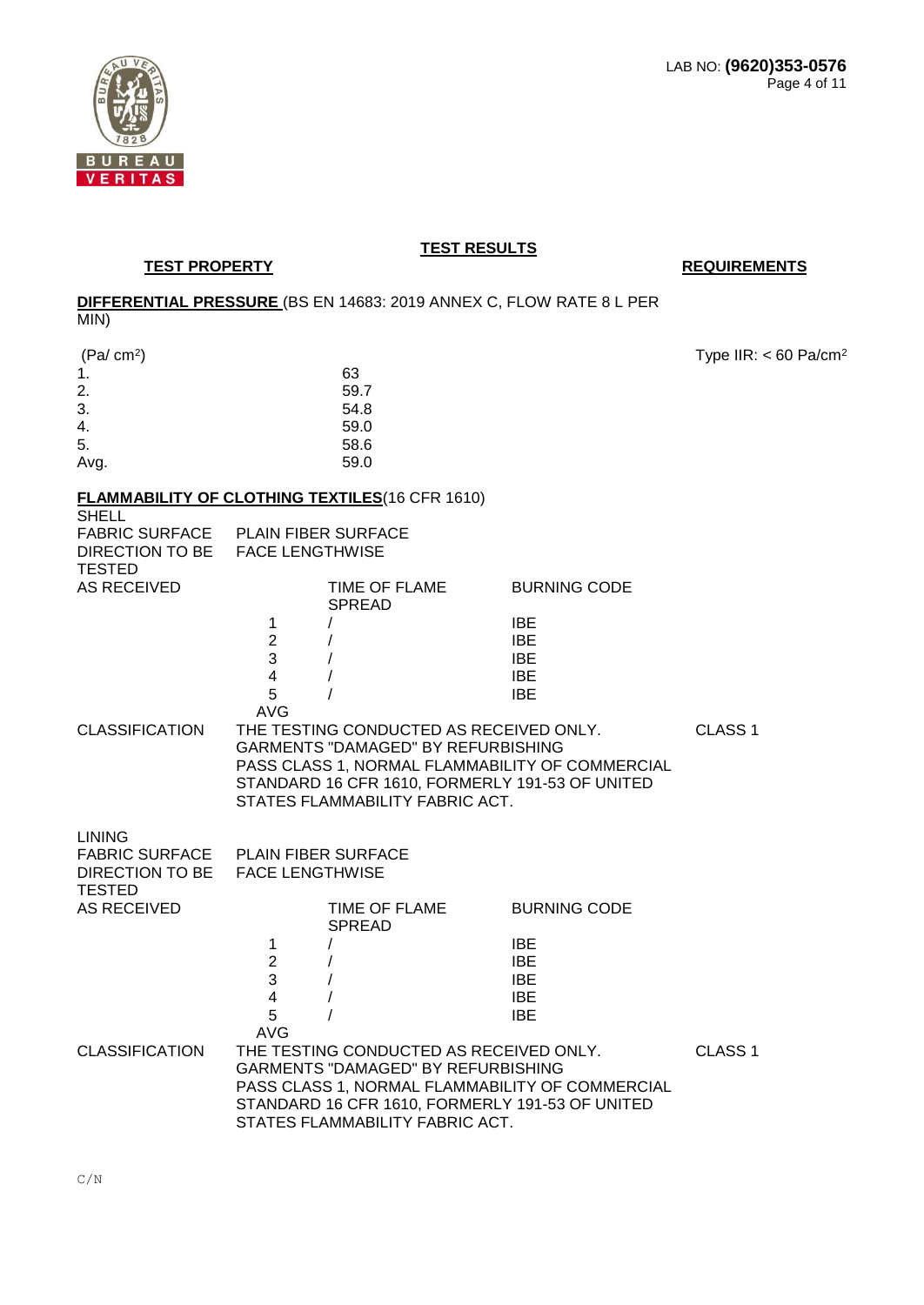

**TEST PROPERTY REQUIREMENTS** 

| <b>DNI</b>    | DID NOT IGNITE.                                                                                                                                                                                                                                                                                                                                 |
|---------------|-------------------------------------------------------------------------------------------------------------------------------------------------------------------------------------------------------------------------------------------------------------------------------------------------------------------------------------------------|
| IBE           | IGNITED, BUT EXTINGUISHED.                                                                                                                                                                                                                                                                                                                      |
| SF uc         | SURFACE FLASH, UNDER THE STOP THREAD, BUT DOES NOT BREAK THE STOP<br>THREAD.                                                                                                                                                                                                                                                                    |
| SF pw         | SURFACE FLASH, PART WAY. NO TIME SHOWN BECAUSE THE SURFACE FLASH<br>DID NOT REACH THE STOP THREAD.                                                                                                                                                                                                                                              |
| SF poi        | SURFACE FLASH, AT THE POINT OF IMPINGEMENT ONLY. (EQUIVALENT TO "DID<br>NOT IGNITE" FOR PLAIN SURFACES.)                                                                                                                                                                                                                                        |
| $0.0$ sec.    | ACTUAL BURN TIME MEASURED AND RECORDED BY THE TIMING DEVICE.                                                                                                                                                                                                                                                                                    |
| 0.0 SF only   | TIME IN SECONDS, SURFACE FLASH ONLY. NO DAMAGE TO THE BASE FABRIC.                                                                                                                                                                                                                                                                              |
| $0.0$ SFBB    | TIME IN SECONDS, SURFACE FLASH BASE BURN STARTING AT PLACES OTHER<br>THAN THE POINT OF IMPINGEMENT AS A RESULT OF SURFACE FLASH.                                                                                                                                                                                                                |
| 0.0 SFBB poi  | TIME IN SECONDS, SURFACE FLASH BASE BURN STARTING AT THE POINT OF<br>IMPINGEMENT. THIS RESULT DOES NOT QUALIFY AS A BASE BURN UNDER THE<br>CURRENT INTERPRETATION OF PART OF 16 CFR PART 1610.                                                                                                                                                  |
| 0.0 SFBB poi* | TIME IN SECONDS, SURFACE FLASH BASE BURN POSSIBLY STARTING AT THE<br>POINT OF IMPINGEMENT. THE ASTERISK (*) IS ACCOMPANIED BY THE<br>FOLLOWING STATEMENT: "UNABLE TO MAKE ABSOLUTE DETERMINATION AS<br>TO SOURCE OF BASE BURNS." THIS STATEMENT IS ADDED TO THE RESULT OF<br>ANY SPECIMEN IF THERE IS A QUESTION AS TO ORIGIN OF THE BASE BURN. |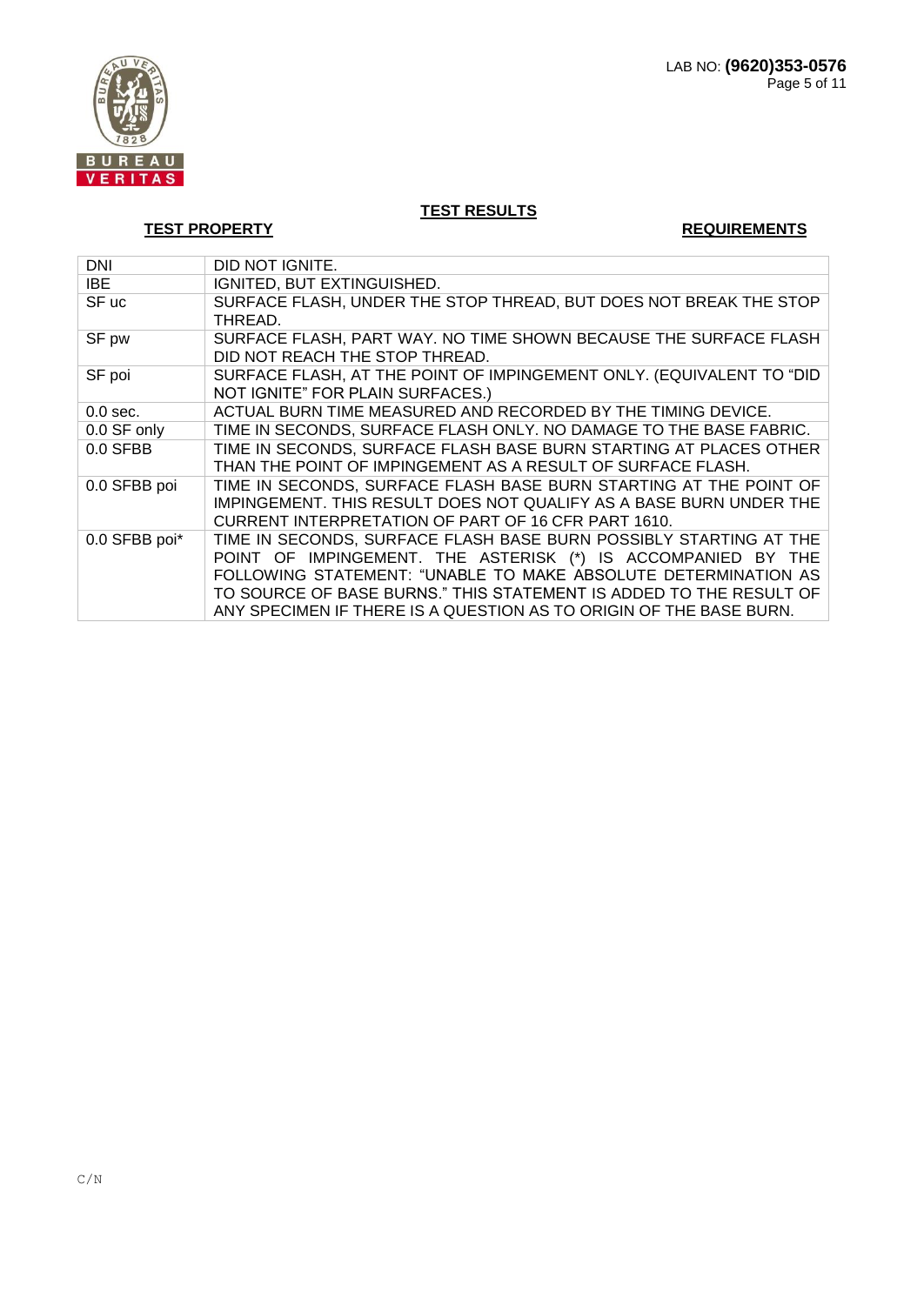

#### **BARRIER TEST – PARTICLE FILTRATION EFFICIENCY (PFE %)**

**Summary:** This procedure was performed to evaluate the non-viable particle filtration efficiency (PFE) of the test article. Monodispersed polystyrene latex spheres (PSL) were nebulized (atomized), dried, and passed through the test article. The particles that passed through the test article were enumerated using a laser particle counter.

A one-minute count was performed, with the test article in the system. A one-minute control count was performed, without a test article in the system, before and after each test article. Control counts were performed to determine the average number of particles delivered to the test article. The filtration efficiency was calculated using the number of particles penetrating the test article compared to the average of the control values. During testing and controls, the air flow rate is maintained at 1 cubic foot per minute (CFM)  $\pm$ 5%.

The procedure employed the basic particle filtration method described in ASTM F2299, with some exceptions; notably the procedure incorporated a non-neutralized challenge. In real use, particles carry a charge, thus this challenge represents a more natural state. The non-neutralized aerosol is also specified in the FDA guidance document on surgical face masks. All test method acceptance criteria were met. Testing was performed in compliance with US FDA good manufacturing practice (GMP) regulations 21 CFR Parts 210, 211 and 820.

| Test Side: Inside                      |                                                                                      |
|----------------------------------------|--------------------------------------------------------------------------------------|
| Area Tested: $91.5 \text{ cm}^2$       |                                                                                      |
| Particle Size: 0.1 um                  |                                                                                      |
|                                        | Laboratory Conditions: 21.7°C, 22% relative humidity (RH) at 2051; 21.9°C, 22% RH at |
|                                        | 2140                                                                                 |
| Average Filtration Efficiency: 99.895% |                                                                                      |
| Standard Deviation: 0.0547             |                                                                                      |

| <b>Results:</b>     |                            |                               |                           |
|---------------------|----------------------------|-------------------------------|---------------------------|
| Test Article Number | <b>Test Article Counts</b> | <b>Average Control Counts</b> | Filtration Efficiency (%) |
|                     | 12                         | 11,026                        | 99.89                     |
| $\mathcal{P}$       | 22                         | 11,281                        | 99.80                     |
| 3                   | 11                         | 11,847                        | 99.907                    |
| 4                   | 6                          | 11,338                        | 99.947                    |
| 5                   | 8                          | 10,844                        | 99.926                    |

Requirement: ≥98%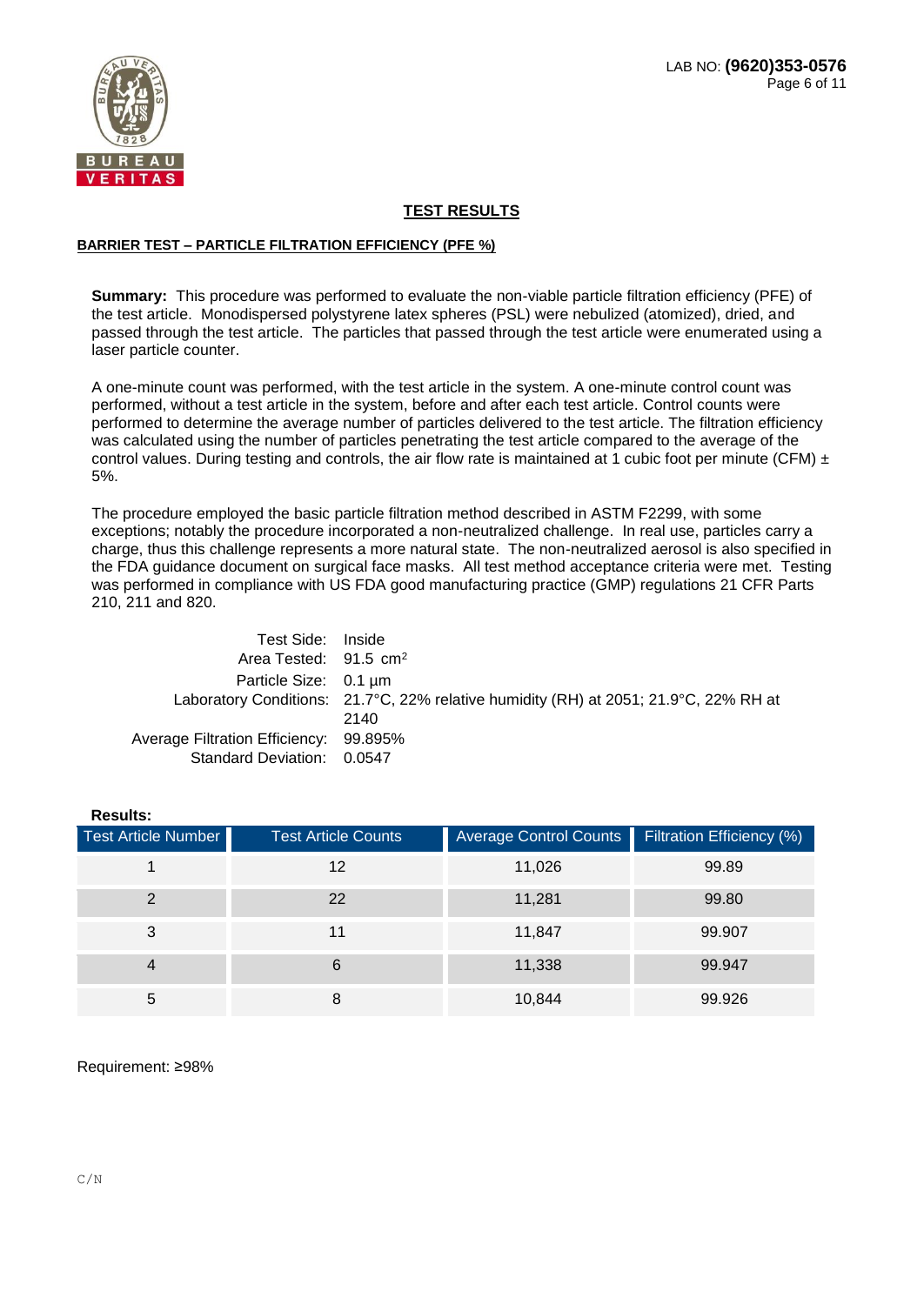

**TEST PROPERTY REQUIREMENTS** 

### **\*\*APPENDIX 1: \*\* BACTERIAL FILTRATION EFFICIENCY (BFE)**

**Requirement Level 3 ≥98**

1.1 Reference Standards Item ASTM 2101<br>Test Method used :ASTM F 2101 Test Method used 1.2 Environmental conditions:  $(21 \pm 5 \degree C, \text{RH } 85 \pm 5 \degree 6)$ 1.3 strain, medium and regent information: Staphylococcus aureus (ATCC 6538) Solid culture media used – Soybean casein digest agar

1.4 Test parameters: Air flow rate 28.3 L/min Mean particle diameter of bacterial aerosol (3.0 +/- 0.3)  $\mu$ m

| <b>Determination Of Bacterial Suspension Concentration</b> |              |                         |                |                         |                |                |                     |                 |                               |
|------------------------------------------------------------|--------------|-------------------------|----------------|-------------------------|----------------|----------------|---------------------|-----------------|-------------------------------|
| Plate 1 (CFU)                                              |              |                         | Plate 2 (CFU)  | <b>Dilution level</b>   |                |                |                     |                 | <b>Concentration (CFU/mL)</b> |
| 54                                                         |              | 56                      |                | $-4$                    |                |                | $5.5 \times 10^{5}$ |                 |                               |
| <b>Groups</b>                                              |              | <b>Plate</b><br>1       | Plate2         | Plate3                  | Plate4         | Plate 5        | <b>Plate</b><br>6   | <b>Total</b>    | <b>BFE</b>                    |
| <b>Negative</b>                                            | $\mathbf{r}$ | $\mathbf{1}$            | $\overline{0}$ | 0                       | $\mathbf 0$    | $\mathbf 0$    |                     |                 | $\overline{I}$                |
| <b>Control</b>                                             | p            | $\overline{1}$          | $\mathbf 0$    | $\overline{0}$          | $\overline{0}$ | $\overline{0}$ |                     | 1               |                               |
| <b>Positive</b>                                            | $\mathbf{r}$ | 13                      | 19             | 22                      | 67             | 12             | $\overline{4}$      |                 | $\prime$                      |
| <b>Control 1</b>                                           | p            | 13                      | 19             | 23                      | 73             | 12             | $\overline{4}$      | 144             |                               |
| <b>Positive</b>                                            | $\mathbf{r}$ | 26                      | 36             | 44                      | 125            | 23             | 9                   |                 | $\prime$                      |
| <b>Control 2</b>                                           | p            | 27                      | 38             | 47                      | 150            | 24             | 9                   | 295             |                               |
| Sample 1                                                   | $\mathbf{r}$ | $\overline{2}$          | 3              | $\overline{3}$          | 13             | $\overline{2}$ | $\mathbf{1}$        |                 | 98.91                         |
|                                                            | p            | $\overline{2}$          | $\overline{3}$ | $\overline{3}$          | 13             | $\overline{2}$ | $\overline{1}$      | 24              |                               |
| Sample 2                                                   | $\mathbf{r}$ | $\overline{3}$          | 4              | $\overline{\mathbf{4}}$ | 14             | $\overline{2}$ | $\mathbf{1}$        |                 | 98.72                         |
|                                                            | p            | 3                       | 4              | $\overline{4}$          | 14             | $\overline{2}$ | $\mathbf{1}$        | 28              |                               |
| Sample 3                                                   | $\mathbf{r}$ | 3                       | $\overline{4}$ | 5                       | 17             | 3              | $\mathbf 1$         |                 | 98.50                         |
|                                                            | p            | 3                       | 4              | $\overline{5}$          | 17             | 3              | 1                   | 33              |                               |
| Sample 4                                                   | $\mathbf{r}$ | $\overline{4}$          | 5              | $6\phantom{1}$          | 20             | 3              | $\mathbf{1}$        |                 | 98.18                         |
|                                                            | p            | $\overline{\mathbf{4}}$ | 5              | 6                       | 21             | 3              | $\overline{1}$      | 40              |                               |
| Sample 5                                                   | $\mathbf{r}$ | 3                       | $\overline{4}$ | 5                       | 16             | $\overline{2}$ | $\mathbf{1}$        |                 | 98.59                         |
|                                                            | p            | 3                       | $\overline{4}$ | 5                       | 16             | $\overline{2}$ | $\mathbf{1}$        | $\overline{31}$ |                               |
|                                                            |              |                         |                |                         |                |                |                     |                 |                               |
| Average of positive<br>control                             |              |                         | 2195           |                         |                |                |                     |                 |                               |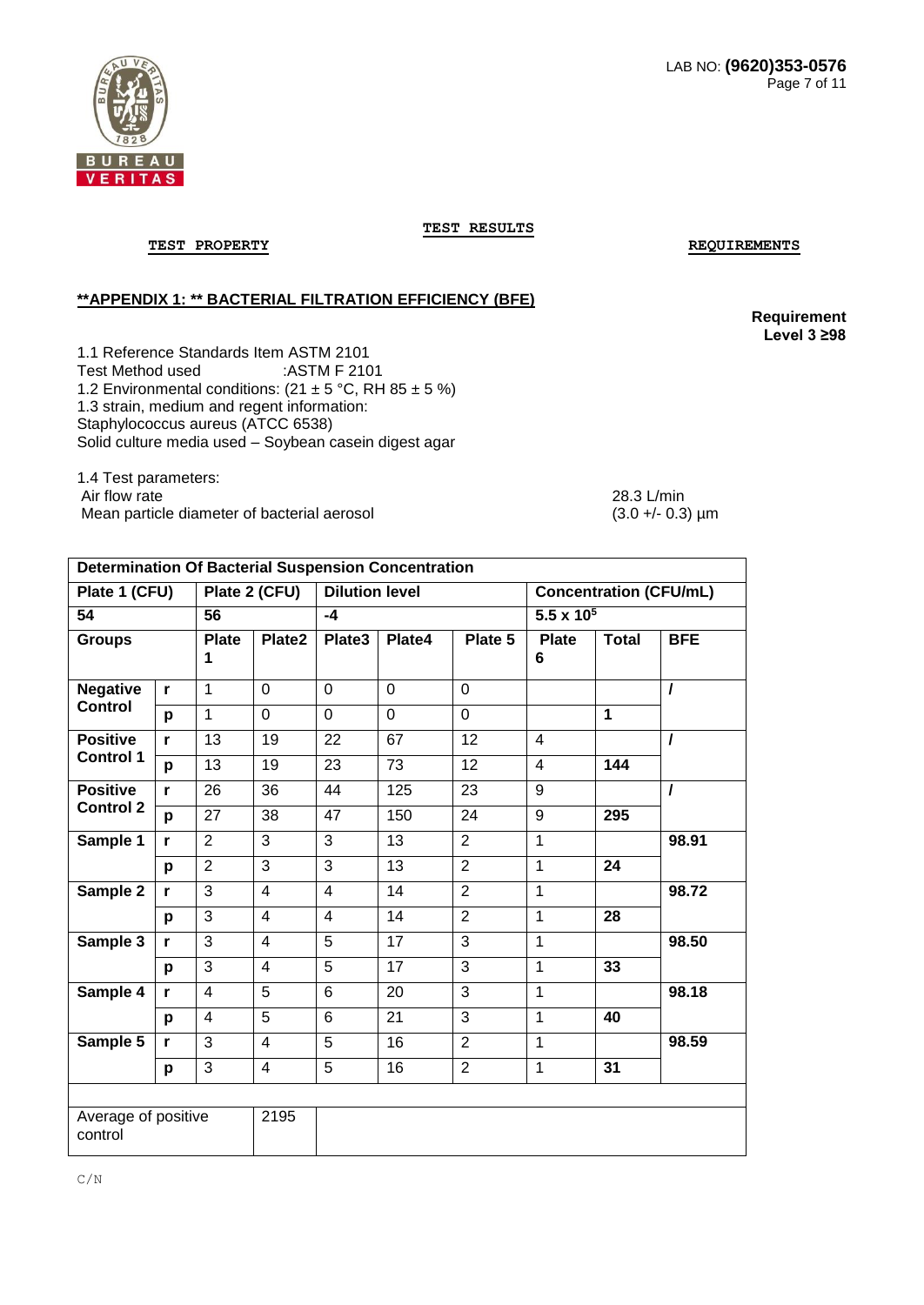# **APPENDIX 3: SPLASH RESISTANCE (LEVEL 3)**

3.1 Reference Standards Item :ASTM F 2100 Test method used 3.2 Environmental conditions : 24 °C, 52%RH

3.3 Test parameters:

| ---<br><b>188.188.1</b> | ---                         | $\sim$<br>ਗਰਦ |
|-------------------------|-----------------------------|---------------|
| 160                     | $\sim$ $\sim$ $\sim$<br>ნაე | ---<br>ບ.ບ⊤   |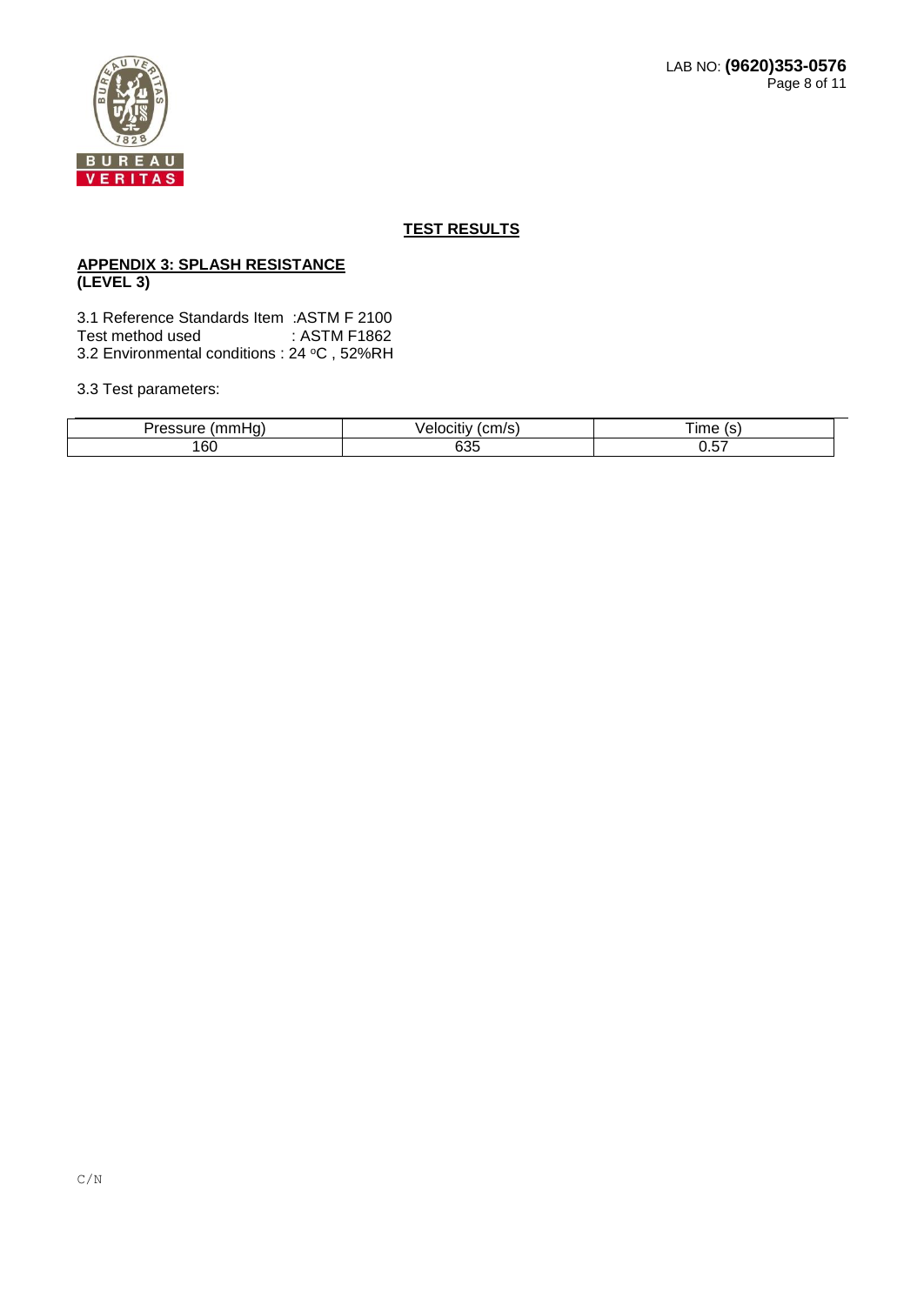

# 3.4 Sample After Tested image

Face side Back side

















Picture 160mmHg Sample after tested 3.5 Test Result The samples were tested under pressure of 160mmHg no synthetic blood penetration on the medial side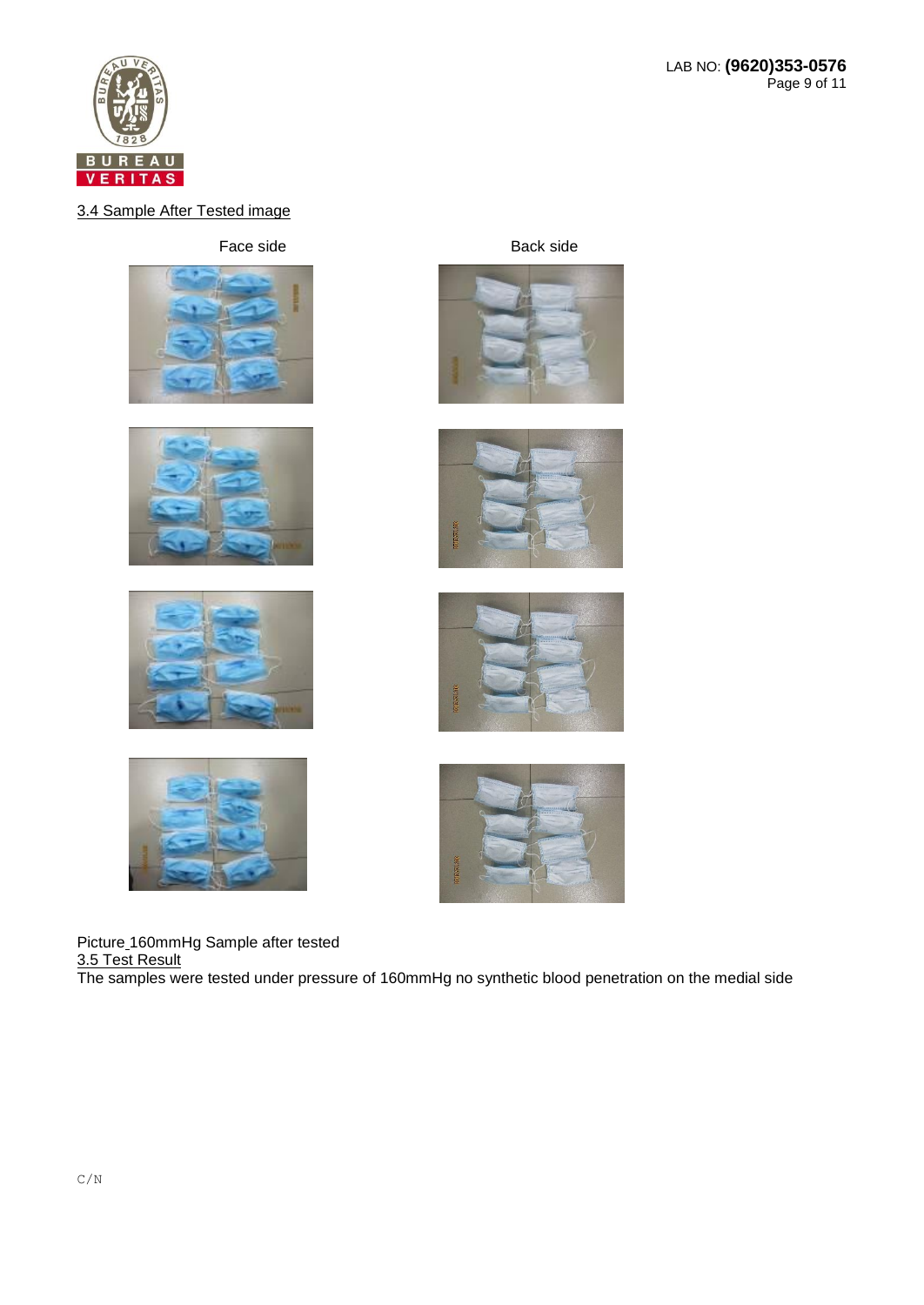

# **APPENDIX 3: SPLASH RESISTANCE**

#### **(Type II R)**

3.1 Reference Standards Item : EN 14683-5.2.4<br>Test method used : ISO 22609: 2004 : ISO 22609: 2004 3.2 Environmental conditions : 24 °C, 52%RH

#### 3.3 Test parameters:

| .<br>$\overline{\phantom{a}}$<br>. . n. .<br>a. |            | $\sim$<br>$\mathsf{Im}\epsilon$ |
|-------------------------------------------------|------------|---------------------------------|
| £<br>v.v                                        | --^<br>υσσ | 0.66                            |